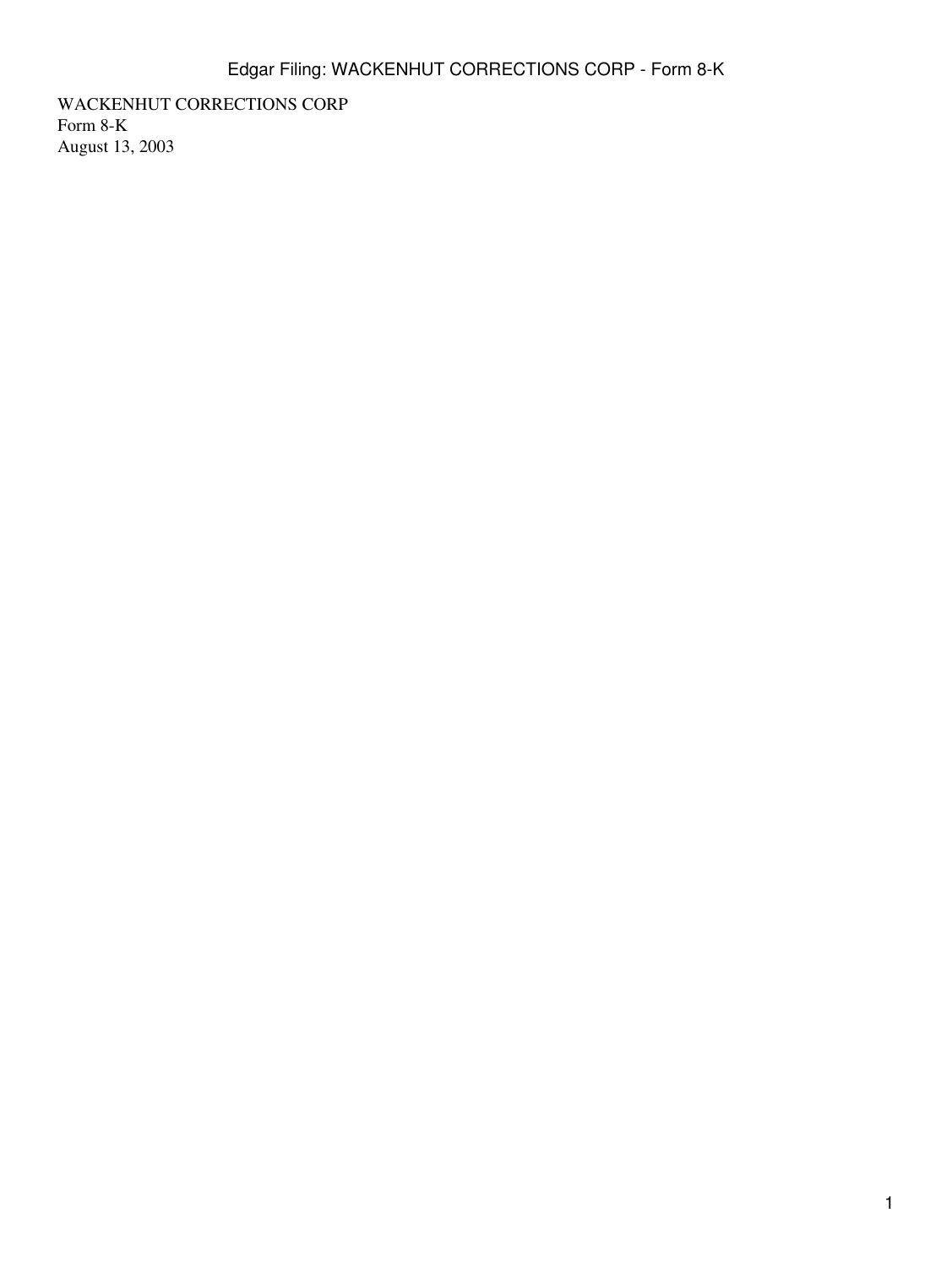### SECURITIES AND EXCHANGE COMMISSION WASHINGTON, D.C. 20549

# FORM 8-K

#### CURRENT REPORT

#### PURSUANT TO SECTION 13 OR 15(D) OF THE SECURITIES EXCHANGE ACT OF 1934.

Date of Report (Date of Earliest Event Reported): August 7, 2003

# WACKENHUT CORRECTIONS CORPORATION

|                                                    | (Exact Name of Registrant as Specified in its Charter)              |                                       |
|----------------------------------------------------|---------------------------------------------------------------------|---------------------------------------|
| Florida                                            | 1-14260                                                             | 65-0043078                            |
| (State or Other Jurisdiction of<br>Incorporation)  | (Commission File Number)                                            | (IRS Employer)<br>Identification No.) |
| 621 NW 53rd Street, Suite 700, Boca Raton, Florida |                                                                     | 33487                                 |
| (Address of Principal Executive Offices)           |                                                                     | (Zip Code)                            |
|                                                    | (Registrant s Telephone Number, Including Area Code) (561) 893-0101 |                                       |
|                                                    | (Former Name or Former Address, if Changed since Last Report)       |                                       |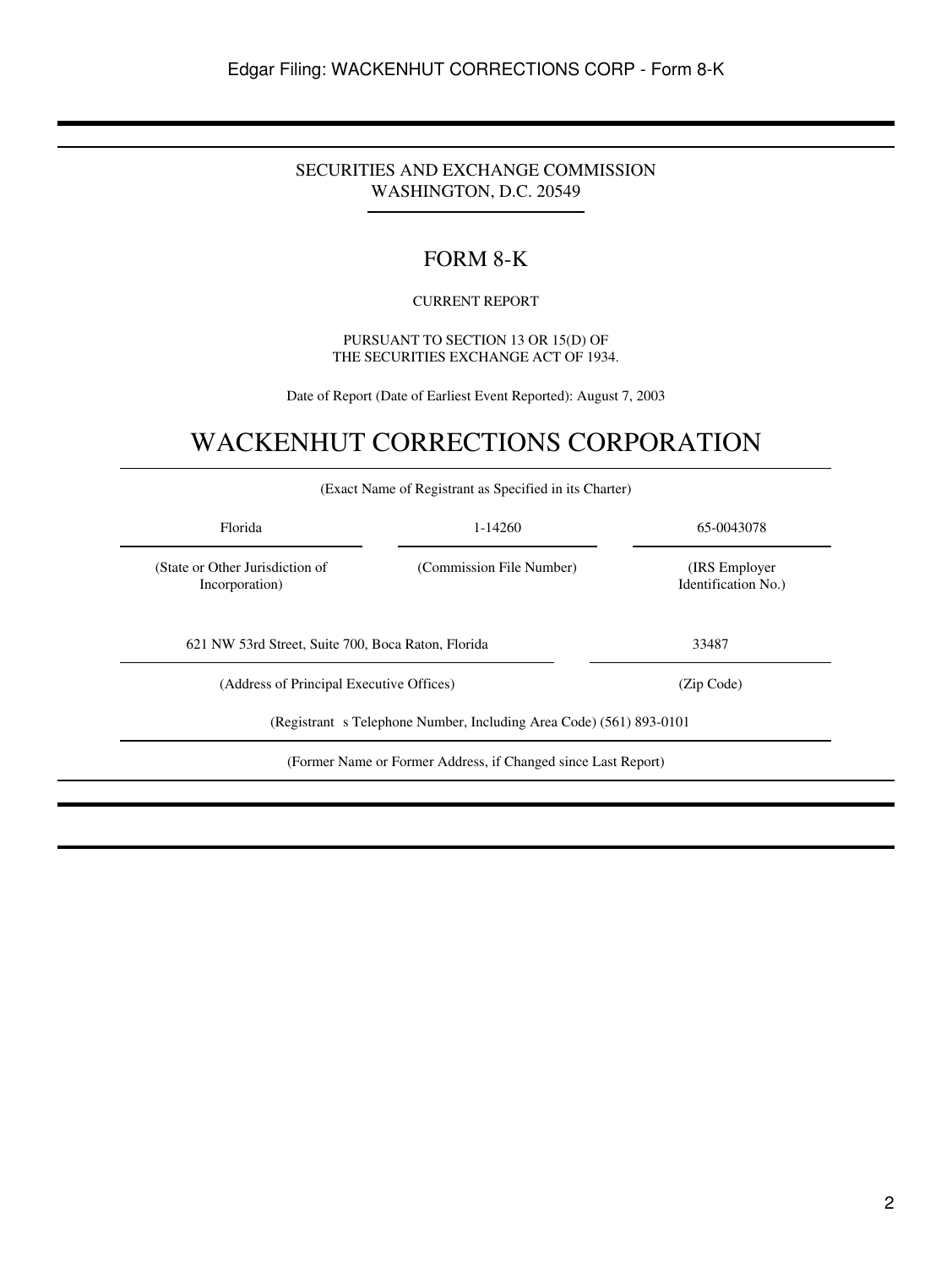## Edgar Filing: WACKENHUT CORRECTIONS CORP - Form 8-K

#### ITEM 7. FINANCIAL STATEMENTS, PRO FORMA FINANCIAL STATEMENTS AND EXHIBITS

(c) Exhibits.

| Exhibit No. | <b>Description</b>                 |
|-------------|------------------------------------|
| 99.1        | Press Release dated August 7, 2003 |

#### ITEM 12. RESULTS OF OPERATIONS AND FINANCIAL CONDITION

 The information in this Current Report is being furnished and shall not be deemed filed for purposes of Section 18 of the Securities Exchange Act of 1934, as amended, or otherwise subject to the liabilities of that Section. The information in this Current Report shall not be incorporated by reference into any registration statement or other document pursuant to the Securities Act of 1933, as amended.

 On August 7, 2003, Wackenhut Corrections Corporation issued a press release (the Press Release) announcing its financial results for the second quarter ended June 29, 2003. A copy of the Press Release is attached hereto as Exhibit 99.1.

2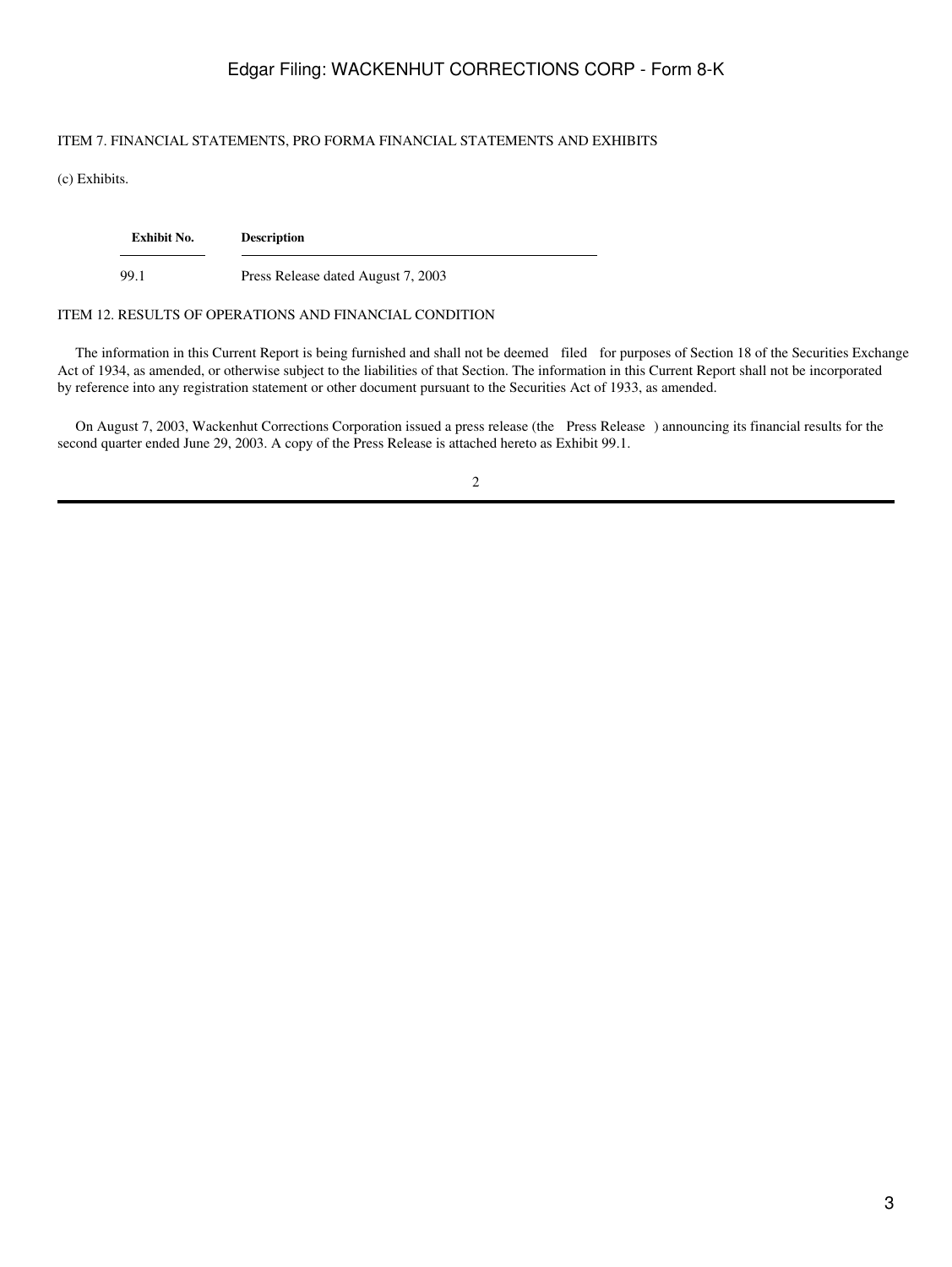## Edgar Filing: WACKENHUT CORRECTIONS CORP - Form 8-K

#### SIGNATURES

 Pursuant to the requirements of the Securities Exchange Act of 1934, the Registrant has duly caused this report to be signed on its behalf by the undersigned hereunto duly authorized.

#### WACKENHUT CORRECTIONS CORPORATION

August 13, 2003 By:/s/ John G. O Rourke

Date John G. O Rourke Senior Vice President Finance, Chief Financial Officer and Treasurer (Principal Financial Officer and duly authorized signatory)

3